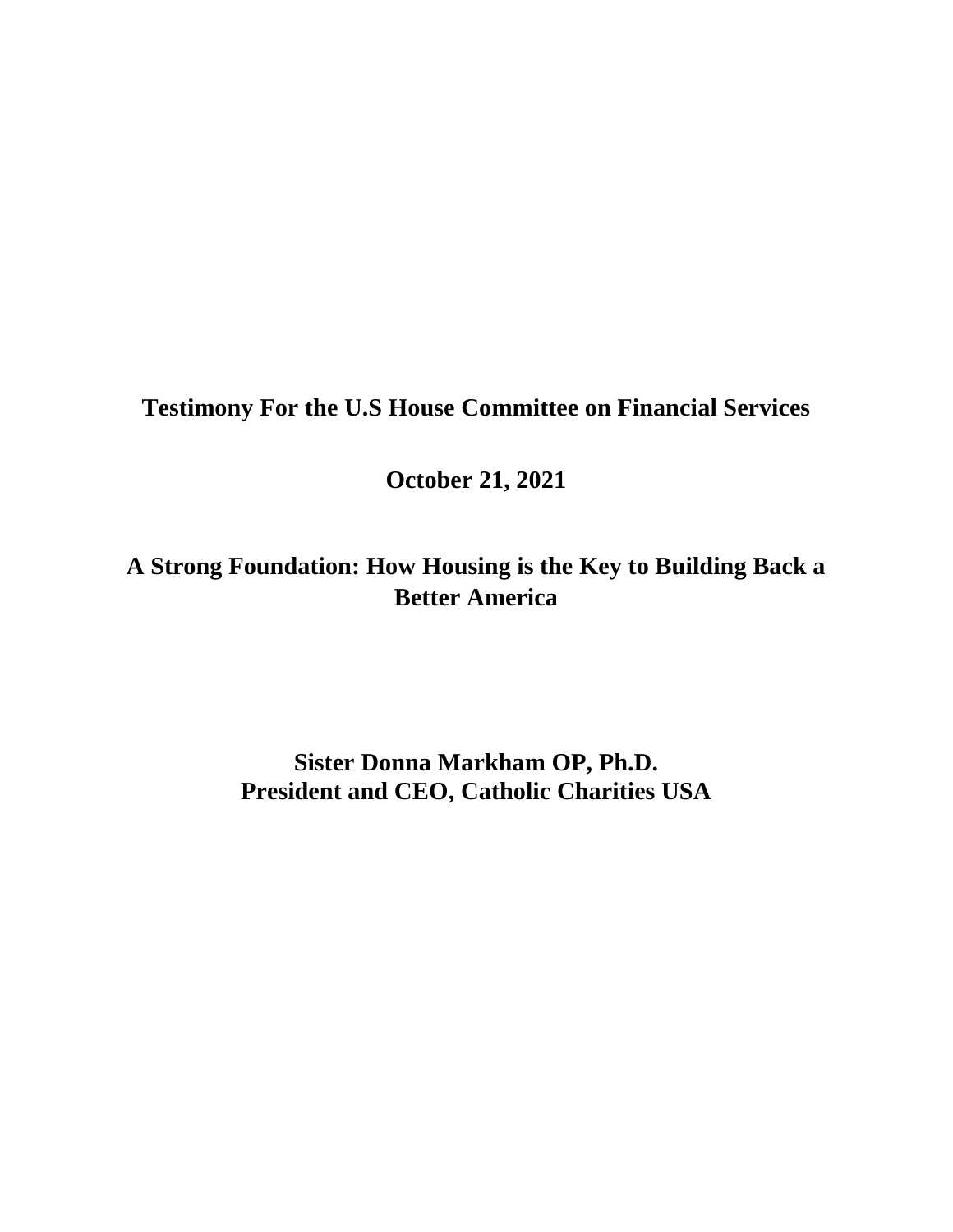Chairman Waters, Ranking Member McHenry, and members of the House Financial Services Committee: Thank you for the opportunity to submit written testimony on behalf of Catholic Charities USA (CCUSA), a national organization representing more than 167 diocesan Catholic Charities member agencies, which operate 3,500 service locations across the country.

Last year, the CCUSA network provided help and created hope for over 15 million people.<sup>1</sup> Many of the people coming to Catholic Charities agencies are homeless, in search of shelter, in need of basic services, including rental assistance or looking for an affordable place to live. In 2020, the Catholic Charities network helped almost 180,000 people access stable and affordable housing, provided homeless-related services to over 403,000 individuals, and operated over 37,000 units of housing (including some projects in the early development stage). Unfortunately, during the same time, 73,000 households were placed on a waiting list due to inadequate private and government funded resources to address housing and homelessness.

Catholic Charities operates in all areas of the housing continuum, which includes housing with project-based subsidies for seniors and families, shelter and transitional housing, homelessness prevention, permanent supportive housing for formerly chronic homeless persons, housing first and rapid rehousing. Catholic Charities also provides critical housing-related support services such as case management, social services, basic needs and emergency utility assistance. Additionally, member agencies provide housing counseling services that not only help people remain housed but also educate first-time homebuyers.

As you well know, homelessness and the lack of affordable housing were major issues for millions of low-income and marginalized households before the pandemic. "On a single night in January 2020, 580,466 people – about 18 of every 10,000 people in the United States – experienced homelessness across the United States. This represents a 2.2 percent increase from 2019."<sup>2</sup> Children, seniors, people with disabilities, working families, and even veterans were already struggling to pay their rent and at risk of losing their housing. Also, decades of systemic, unfair housing policies have blocked minorities, especially Black, Hispanic and Native-American households, from building wealth and obtaining economic security. The result is significant racial disparities in housing and homelessness.

More must be done to address the housing crisis and to ensure that every person has a place to call home. The importance of housing to a family cannot be overstated. Over the past 15 years, the number of affordable rental units has decreased significantly resulting in three-fourths of our nations' lowest-income renters paying more than half of their incomes on rent and utilities. According to the National Low-income Housing Coalition Out of Reach 2021 report, it is estimated that an annual income of nearly \$50,000, or \$23.96 an hour, is necessary to afford a modest, two-

l <sup>1</sup> 2020 Annual Report, Catholic Charities USA, [www.catholiccharitiesusa.org.](http://www.catholiccharitiesusa.org/)

<sup>&</sup>lt;sup>2</sup> [2020 Annual Homeless Assessment Report Part 1 to Congress,](https://www.huduser.gov/portal/datasets/ahar/2020-ahar-part-1-pit-estimates-of-homelessness-in-the-us.html) U.S. Department of Urban Development, [www.hud.gov](http://www.hud.gov/)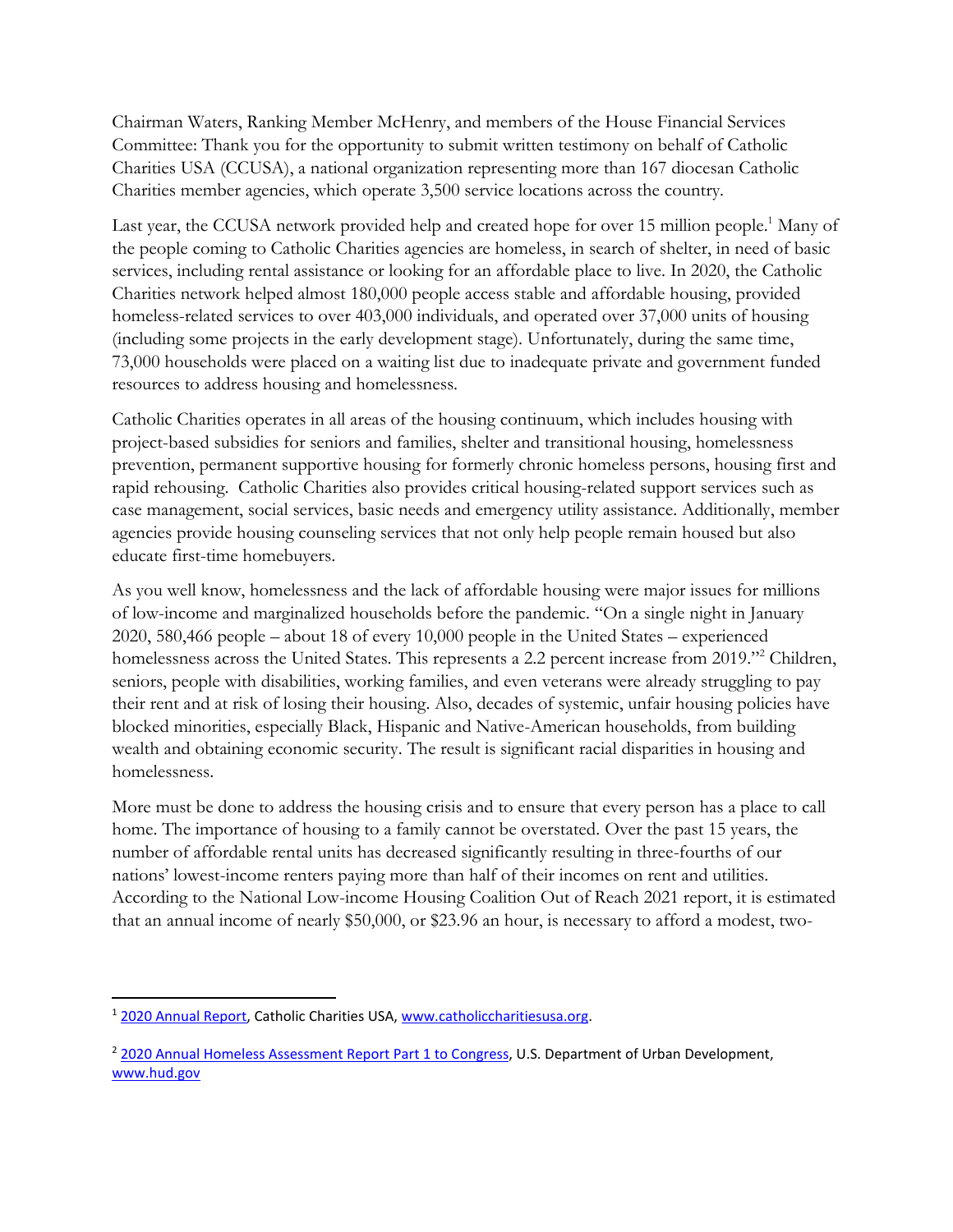bedroom apartment. <sup>3</sup> Consequently, a full-time worker earning minimum wage cannot afford a modest apartment in any state or county in the nation.

People of color are disproportionately represented among renters with the lowest income and those experiencing homelessness. Black households account for 12 percent of all households, yet they account for 26 percent of all extremely low-income renters, 40 percent of people experiencing homelessness and more than half of all homeless families. Hispanic households account for 12 percent of all households, 21 percent of extremely low-income renters, and 22 percent of people experiencing homelessness.

Now is the time to advance bold and transformative housing solutions that will help end the affordable housing and homelessness crisis for years to come. CCUSA urges support for robust affordable housing investments, as currently being debated in the reconciliation legislation, at a sufficient level to fund additional housing vouchers and rental assistance, preserve the nation's public housing stock, and build and preserve homes through the national Housing Trust Fund.

CCUSA offers the following policy recommendations:

**Expand rental assistance to serve an additional 1 million households.** As frontline service providers, Catholic Charities agencies see the plight of individuals and families struggling to pay their rent and facing eviction. They need housing choice vouchers or rental assistance. However, given the shortage or eligibility requirements, their housing need goes unmet. In a nation of plenty, this should not be.

Millions of households are one financial shock away from economic hardship that could quickly spiral out of control. Housing vouchers and other forms of rental assistance are critical to reducing homelessness, addressing housing instability, solving the affordable housing crisis and advancing an equitable recovery. Research shows that such investments in affordable housing generate significant returns across sectors. Still, despite its effectiveness, rental assistance helps only three out of four eligible people due to inadequate funding.

A \$90 billion investment in housing choice vouchers and project-based rental assistance would ensure access to housing vouchers for an additional 1 million households, assist affordable housing developers, and reduce racial disparity. It would also provide subsidies to more very low-income families and ensure access to affordable housing to those with the greatest need. Access to stable and affordable housing is among the most basic of human needs. A stable home helps adults maintain employment, supports children to succeed in school, and encourages families to contribute to their communities. Housing stability ensures better educational outcomes, improves physical and mental well-being, promotes upward economic mobility and racial equity, reduces hospital admissions, and so much more.

**Funding to build and preserve homes for low-income and marginalized people through the National Housing Trust Fund.** The national Housing Trust Fund is an integral resource to build and preserve affordable rental housing for people with the lowest incomes, including seniors, people with disabilities, families with children and people experiencing homelessness. The Housing Trust

 $\overline{\phantom{a}}$ 

<sup>&</sup>lt;sup>3</sup>[Out Of Reach 2021 Report,](https://nlihc.org/sites/default/files/oor/2021/Out-of-Reach_2021.pdf) National Low-income Coalition, [www.nlihc.org](http://www.nlihc.org/)